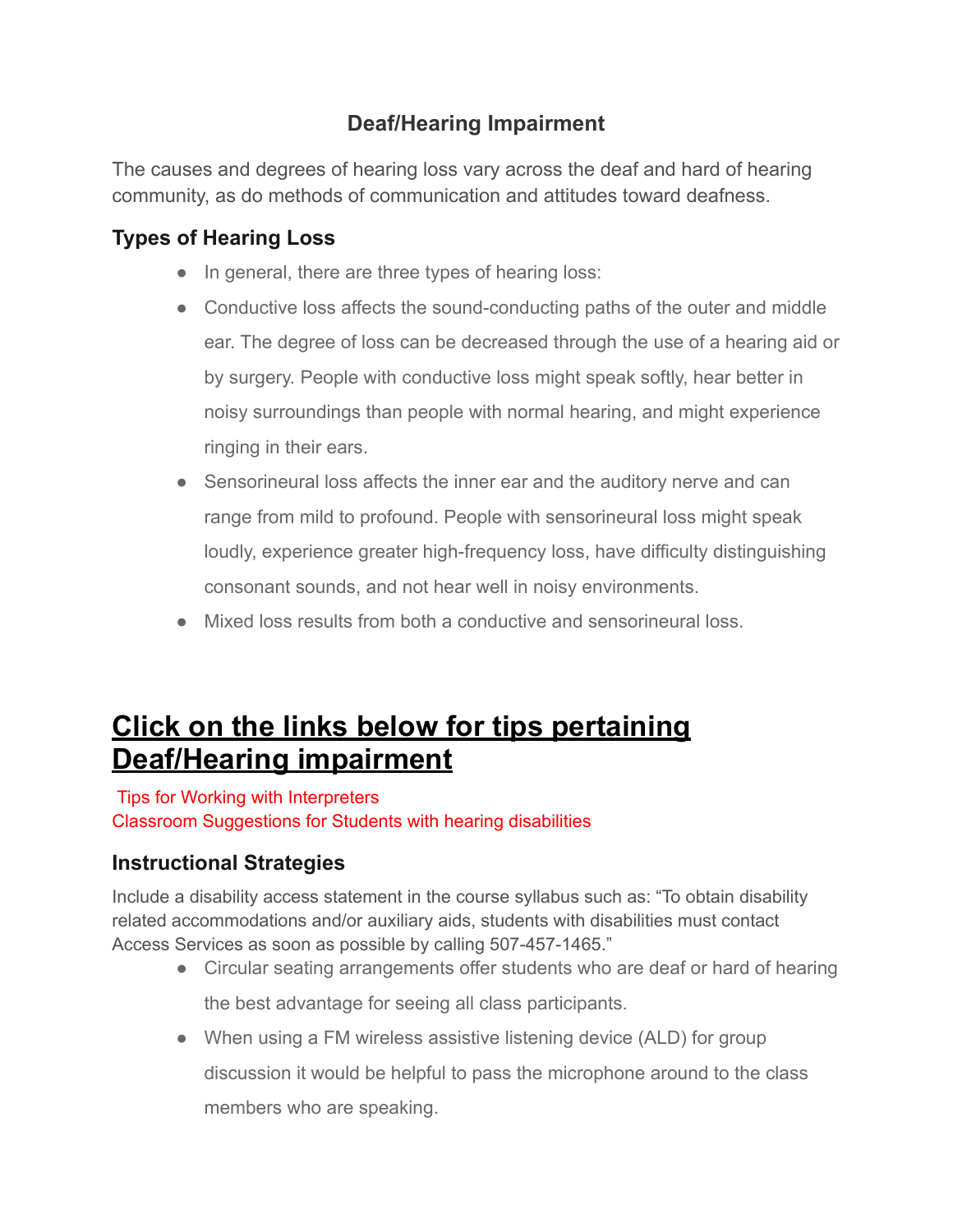- When desks are arranged in rows, keep front seats open for students who are deaf or hard of hearing and their interpreters.
- Repeat the comments and questions of other students, especially those from the back rows. Acknowledge who has made the comment so students who are deaf or hard of hearing can focus on the speaker.
- When appropriate, ask for a hearing volunteer to team up with a student who is deaf or hard of hearing for in-class assignments.
- Assist the student in finding effective peer note takers from the class.
- If possible, provide transcripts of audio information.
- Most videos produced in recent years are closed-captioned for the hearing impaired. Be sure to arrange for a video monitor that is capable of displaying the closed-captioning. Familiarize yourself with the controls for turning on the captions. Older videos may lack captioning. These videos may need to be captioned or a script needs to be prepared in advance to allow the hearing-impaired student access to the material.
- Allow several moments extra for oral responses in class discussions.
- In small group discussions, allow for participation by students with hearing impairments.
- Face the class while speaking; if an interpreter is present; make sure the student can see both you and the interpreter.
- If there is a break in the class, get the attention of the student who is deaf or hard of hearing before resuming class.
- People who are deaf or hard of hearing often use vision as a primary means of receiving information. Captioned videos, overheads, diagrams, and other visual aids are useful instructional tools for students with hearing impairments.
- Be flexible: allow a student who is deaf to work with audiovisual material independently and for a longer period of time.